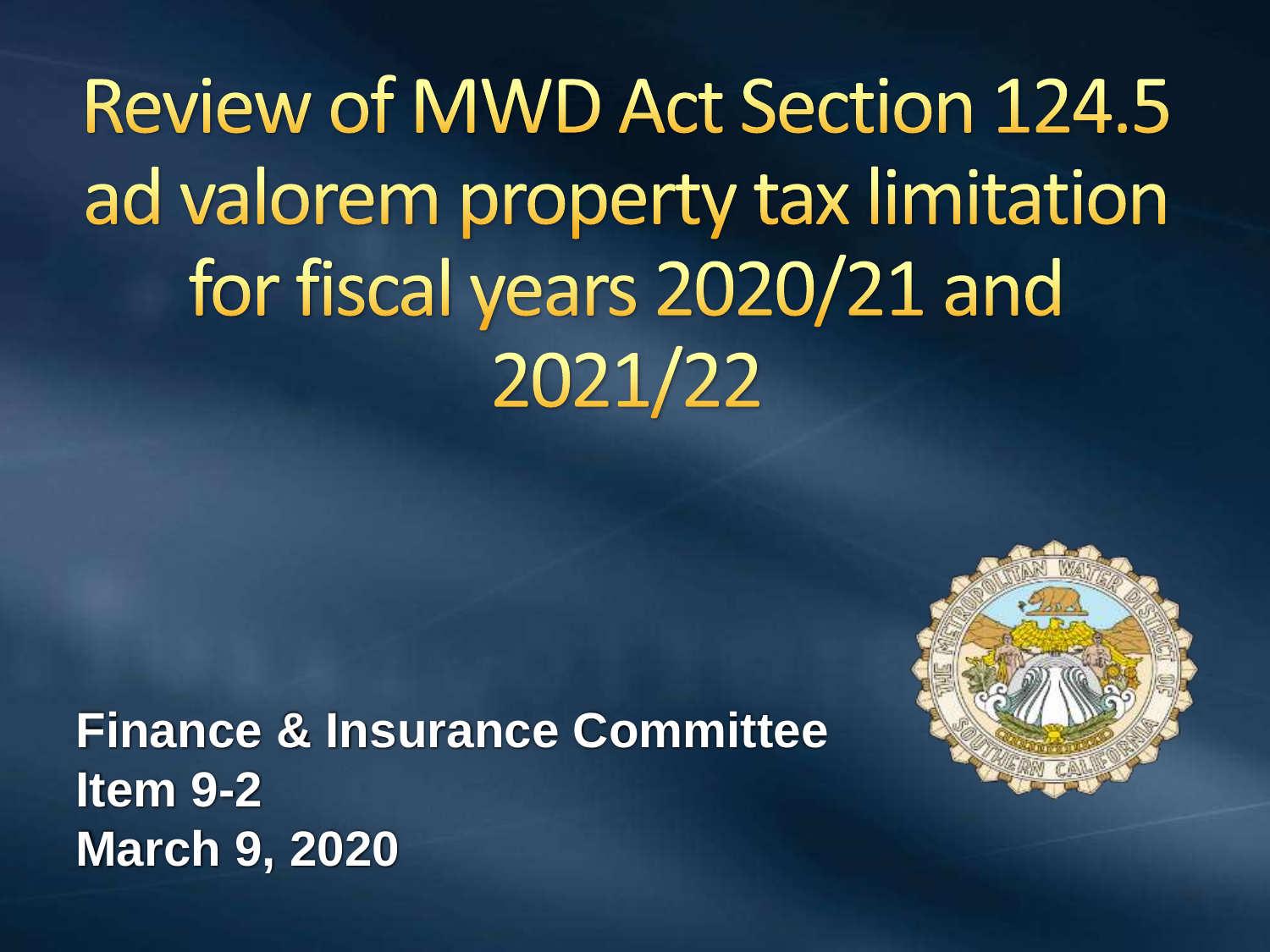### **MWD Act Section 124.5**

- Metropolitan Act Section 124.5, enacted in 1984, limits ad valorem property taxes to recover:
	- Metropolitan's general obligation bond debt service
	- A portion of its State Water Contract obligations, limited to the debt service on state general obligation bonds (Burns-Porter bonds) for facilities benefitting **Metropolitan**
- The restrictions of Section 124.5 do not apply if the Board finds, pursuant to providing notice to the Legislature and a public hearing, that collecting more is "essential to the fiscal integrity of the District"
- **Since FY 2013/14, the Board has determined it was** essential to Metropolitan's fiscal integrity to maintain the tax rate at .0035 percent

Finance & Insurance Committee **8** and 1900 Slide 2 March 9, 2020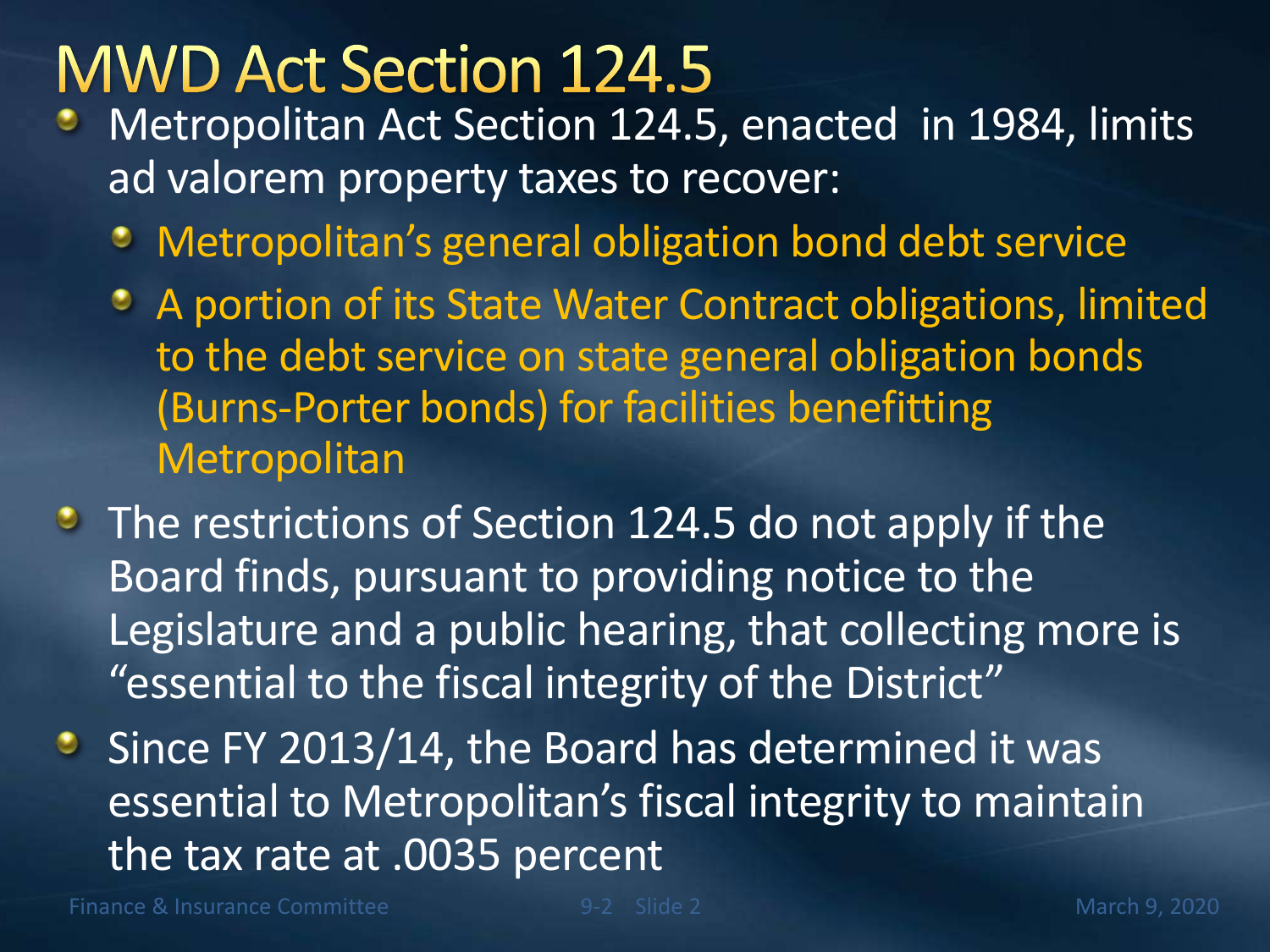### **Maintaining the Ad Valorem Tax Rate**

- Fundamental to fiscal health are mechanisms for ۰ funding immediate and anticipated SWC obligations
- **SWC obligations have steadily increased and are** expected to continue to increase
	- ~36 percent of budgeted expenditures; the single largest cost category
- Ad valorem taxes help ensure a fair and appropriate balance between fixed costs and fixed revenues
	- \* ~84 percent of Metropolitan's costs are fixed, yet only 17 percent of revenues are fixed
	- ~70 percent of SWC obligations are fixed, yet ad valorem taxes on Burns-Porter bonds are less than 2 percent of the SWC costs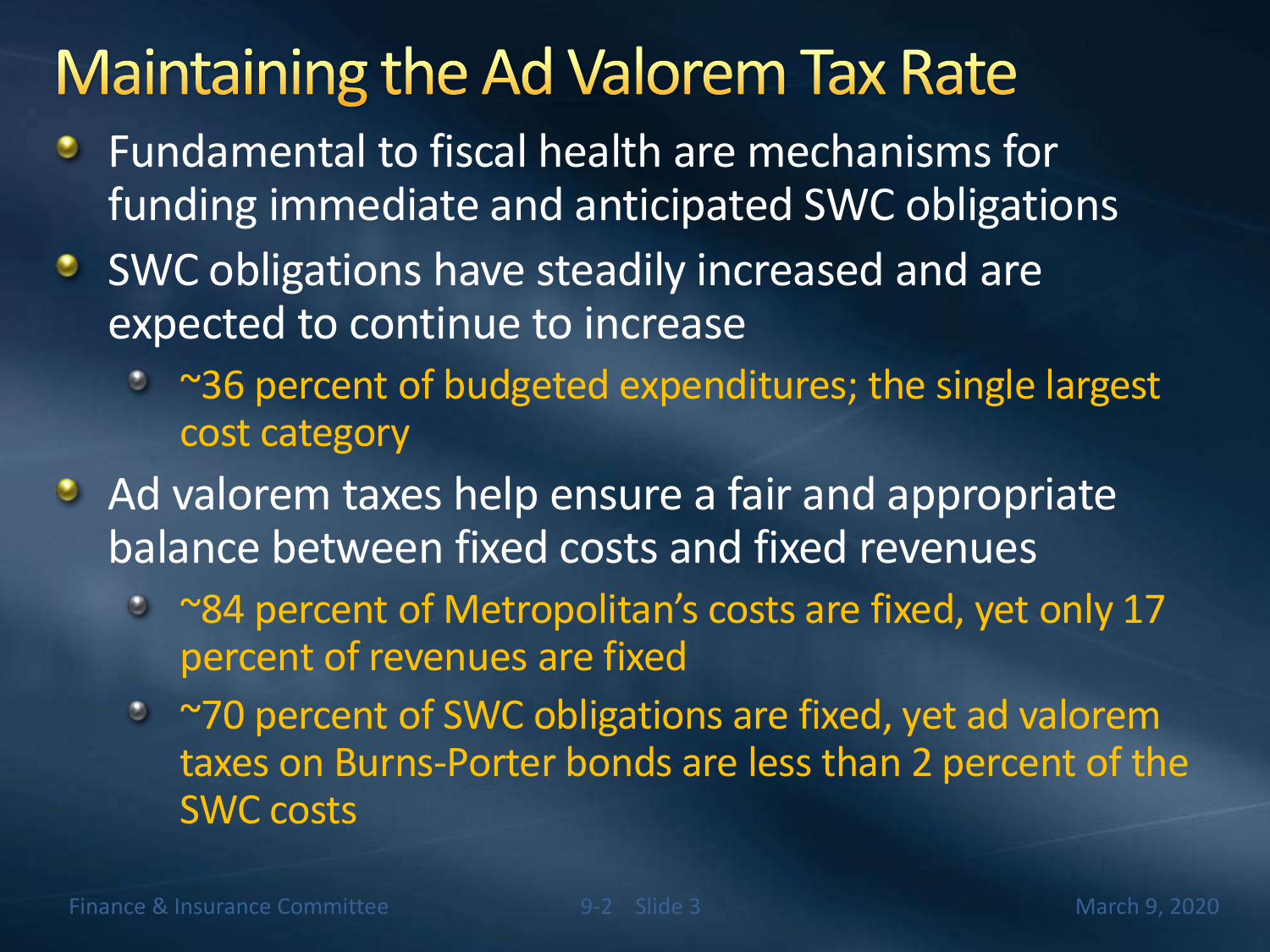### **Maintaining the Ad Valorem Tax Rate**

- Metropolitan provides reliable supplemental water ٠ services to a broad service area; the region and its substantial economy benefit from the availability of Metropolitan's water and system
- **Ad valorem taxes ensure:** 
	- **The diversity of fixed revenues is maintained, which** supports strong credit ratings
	- The mix of property taxes, rates, and charges are balanced and promote long-term fiscal health
	- **The cost of Metropolitan's services are shared by all** property-owning residences and businesses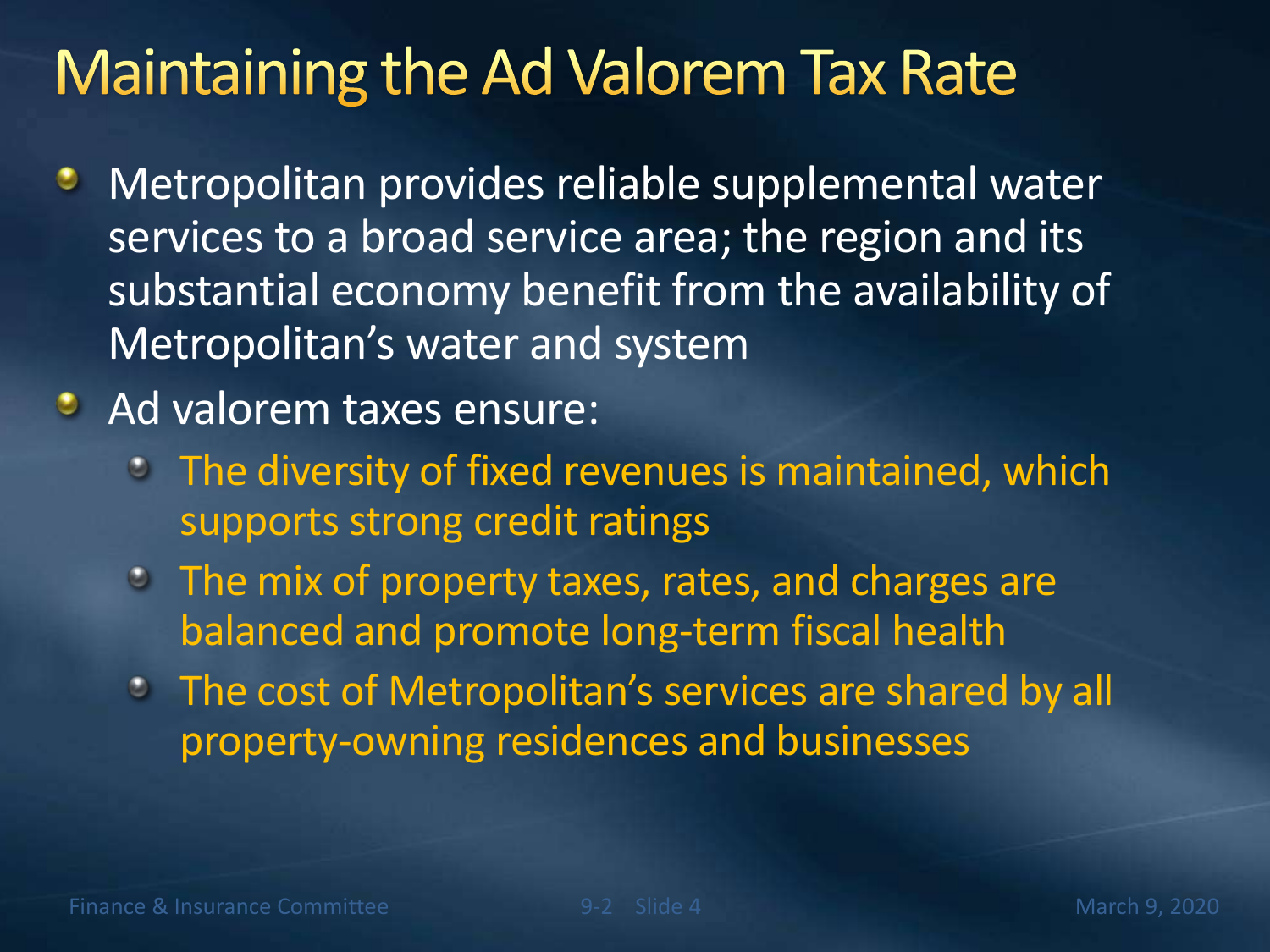# **Property Tax Revenue**

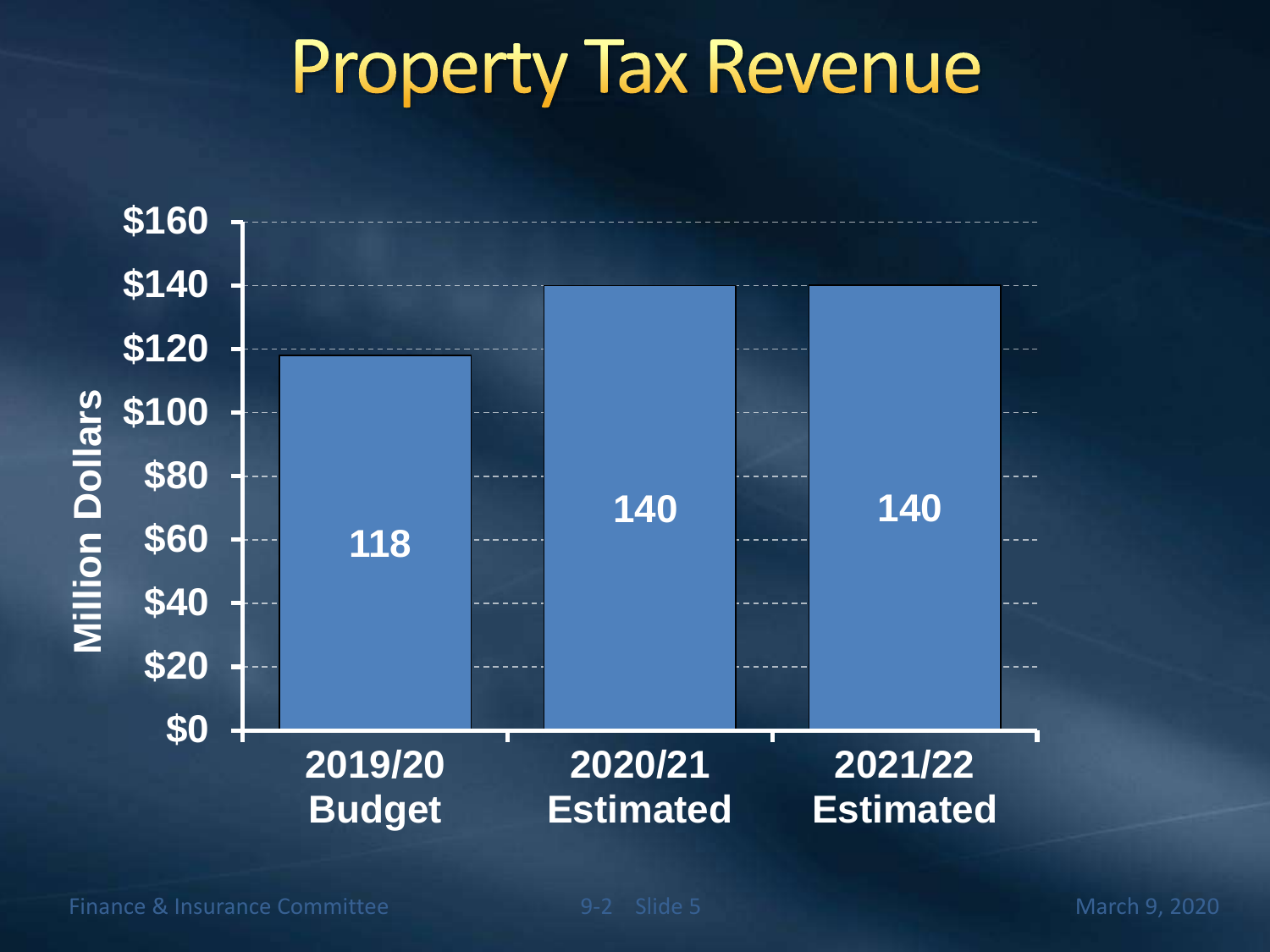## **Revenues FY 2020/21 Budget**

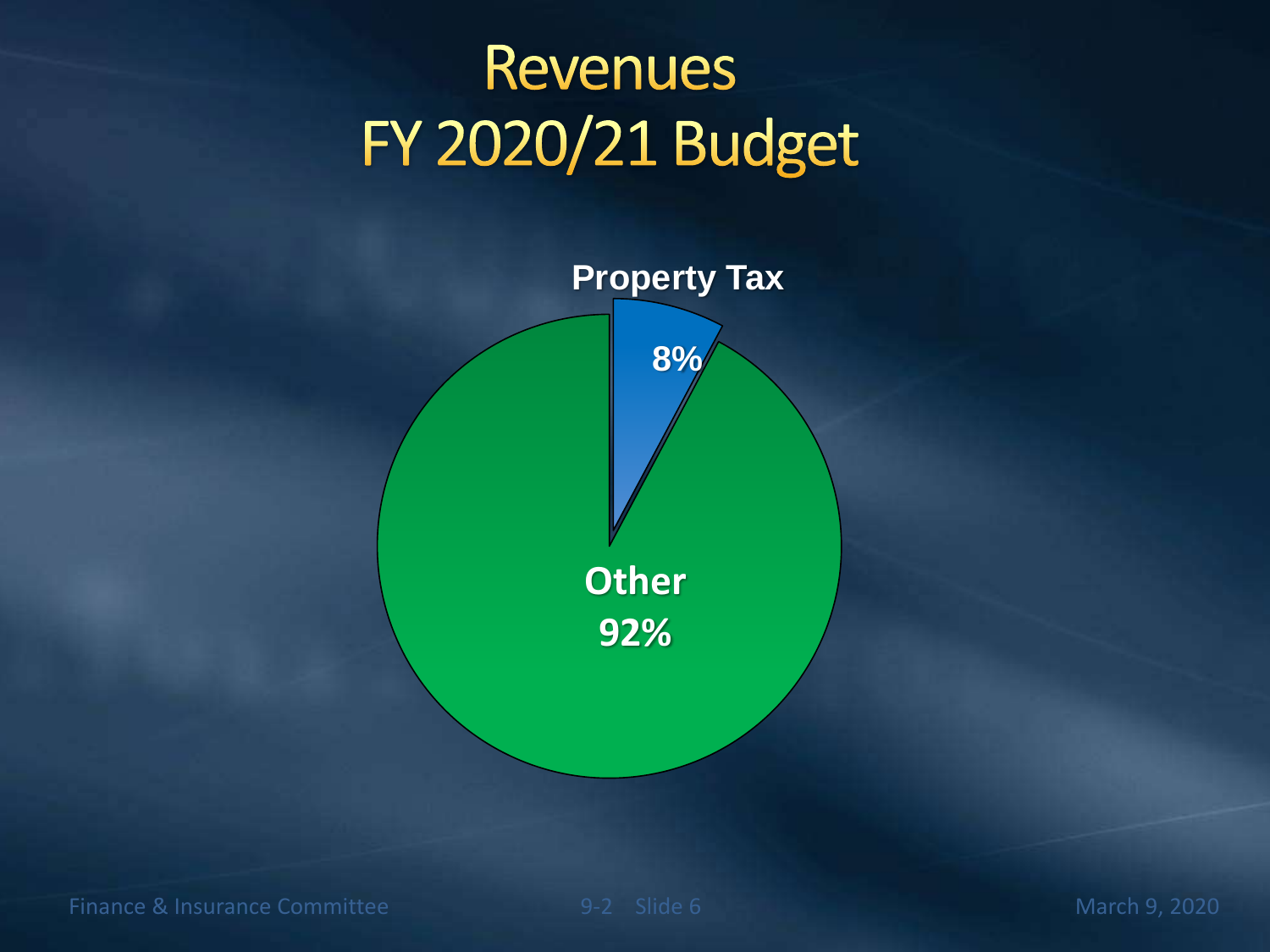#### **Process**

February 24, 2020 Notice of public hearing provided to Legislature February 26, 2020 Published notice of hearing March 9, 2020 Presentation to F&I Committee March 10, 2020 Public Hearing April 14, 2020 Board action to adopt resolution on the applicability of the tax rate limit August 2020 Board action to adopt resolution establishing the tax rate for FY 2020/21 August 2021 Board action to adopt resolution establishing the tax rate for FY 2021/22